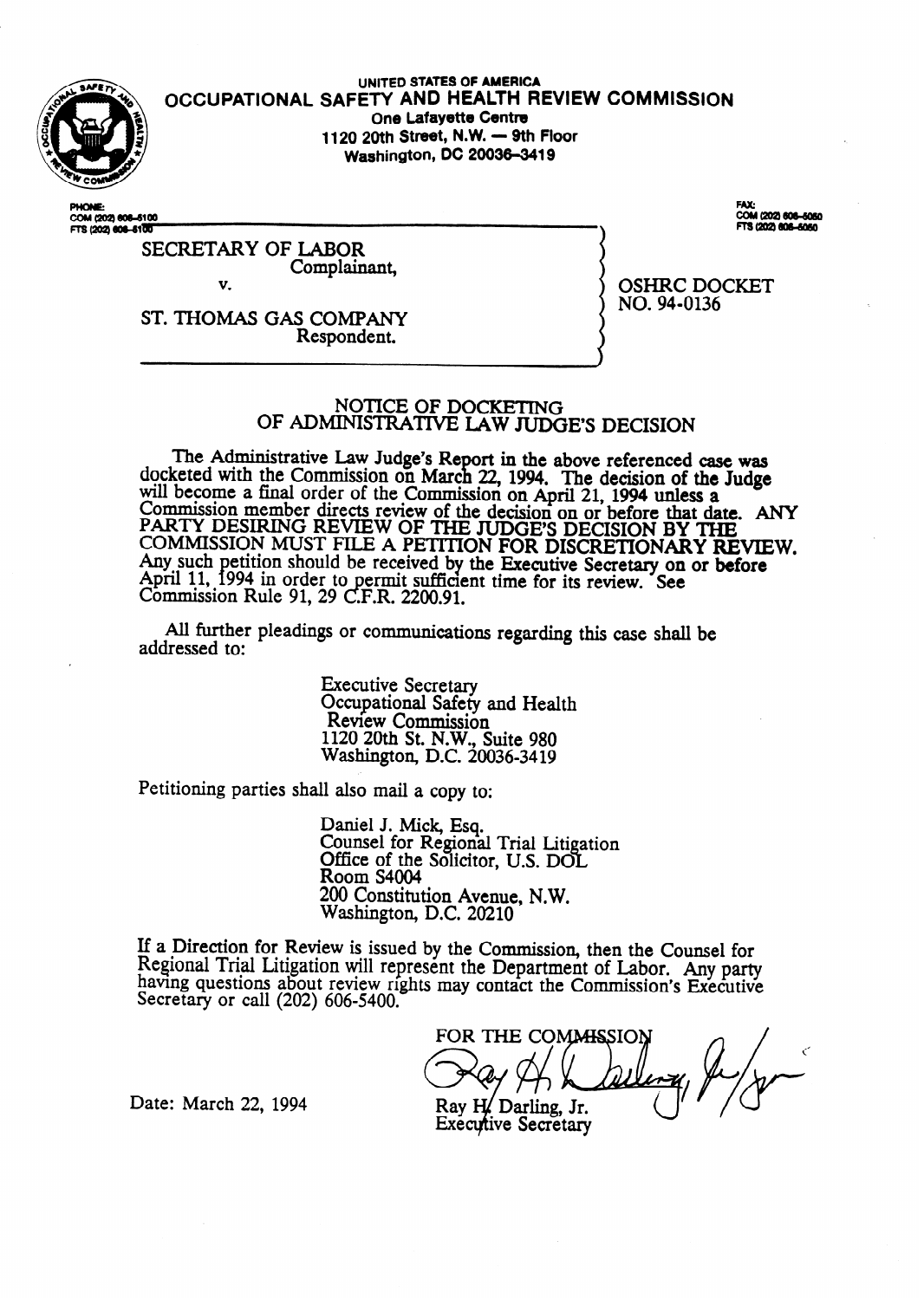# **DOCKET NO. 94-0136**

# NOTICE IS GIVEN TO THE FOLLOWING:

Daniel J. Mick, Esq.<br>Counsel for Regional Trial Litigation<br>Office of the Solicitor, U.S. DOL<br>Room S4004<br>200 Constitution Ave. N.W. 200 Constitution Ave., N.W.<br>Washington, D.C. 20210

Patricia Rodenhausen, Esq.<br>Regional Solicitor<br>Office of the Solicitor, U.S. DOL<br>201 Varick, Room 707<br>New York, NY 10014

Hector Peguero, President<br>St. Croix Gas Company<br>Plot 20<br>Post Office Box 5961<br>St. Croix, VI 00823

Irving Sommer<br>Chief Administrative Law Judge<br>Occupational Safety and Health<br>Review Commission One Lafayette Centre<br>1120 20th St. N.W., Suite 990<br>Washington, DC 20036 3419

00017984998:02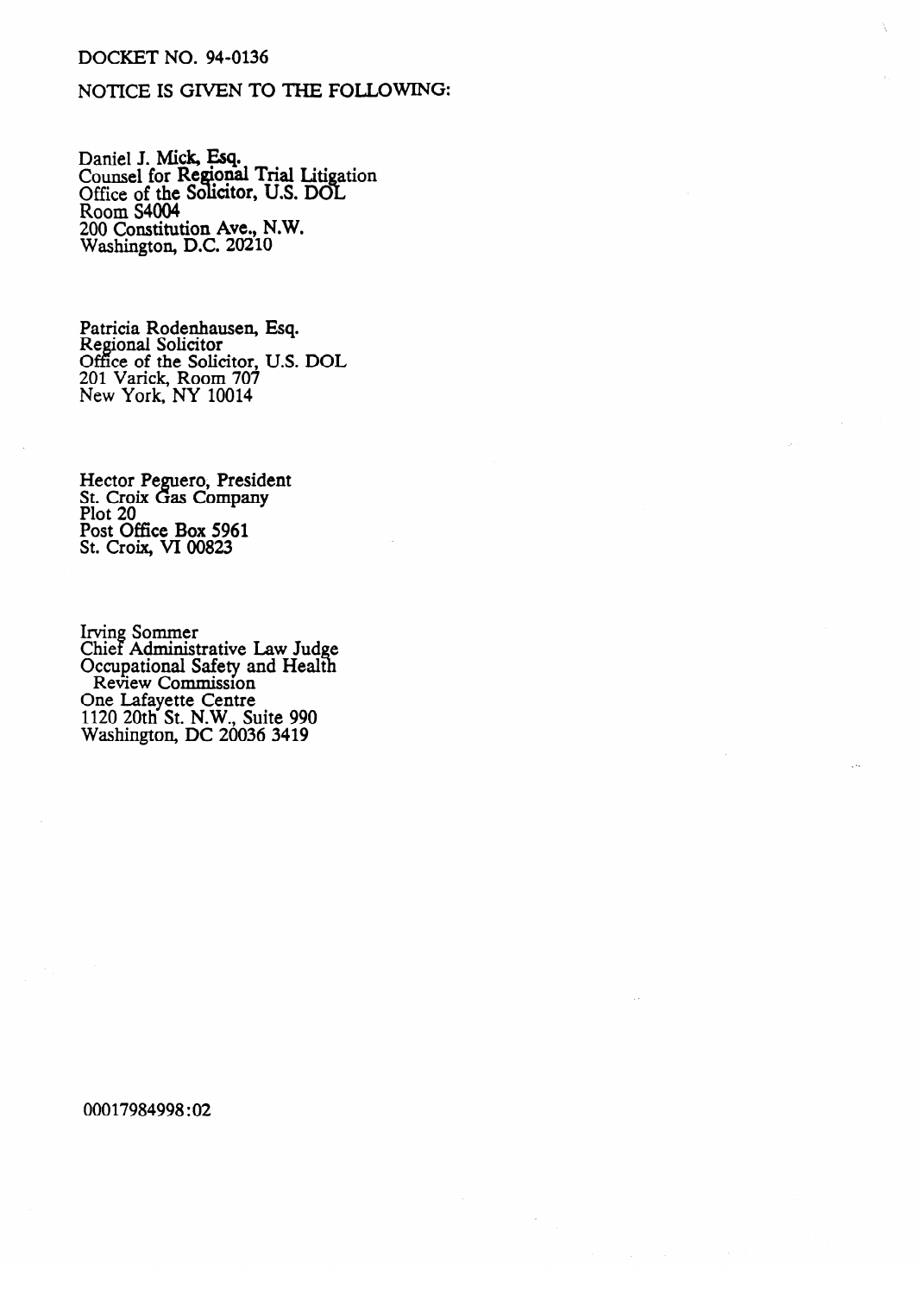| OCCUPATIONAL SAFETY AND HEALTH REVIEW COMMISSION | UNITED STATES OF AMERICA |         |
|--------------------------------------------------|--------------------------|---------|
| SECRETARY OF LABOR,                              |                          |         |
| Complainant,                                     |                          |         |
| ν.                                               | Docket No.               | 94-0136 |
| ST. THOMAS GAS CO., INC.,                        |                          |         |
| Respondent.                                      |                          |         |

.

## ORDER

.

By motion dated February 3, 1994, the Secretary has moved to dismiss the Respondent's notice of contest as not being timely filed under Section 10 of the Act. The Respondent did not file a response to the motion.

The record demonstrates that two citations were issued to the Respondent on November 26, 1993, and received on December 1, 1993. Under Section 10(a) of the Act, 29 U.S.C. 659(a), an employer must notify the Secretary that it intends to contest the citations or proposed penalties within fifteen(15) working days of its receipt. The Respondent had until December 22, 1993, to file its notice of contest, but did not do so, filing a letter dated December 29, 1993, and received by OSHA on January 3, 1994. No sufficient reason was given for the late filing. There is no evidence that the delay in filing was caused by "the Secretary's deception or failure to follow proper procedures.'' Atlantic Marine, Inc. v. OSAHRC and Dunlop, 524 F2d 476 (5th Cir., 1975), nor is there any evidence that the Respondent is entitled to any relief under Rule 60 (b) of the Federal<br>Rules of Civil Procedure dent- is entitled to any relief under Rule 60 (b) of the Federal Green Rule 60 (b) of the Federal Green Rule 60 (b) of the Federal Green Rule 60 (b) of the Federal Green Rule 60 (b) of the Federal Green Rule 60 (b) of the